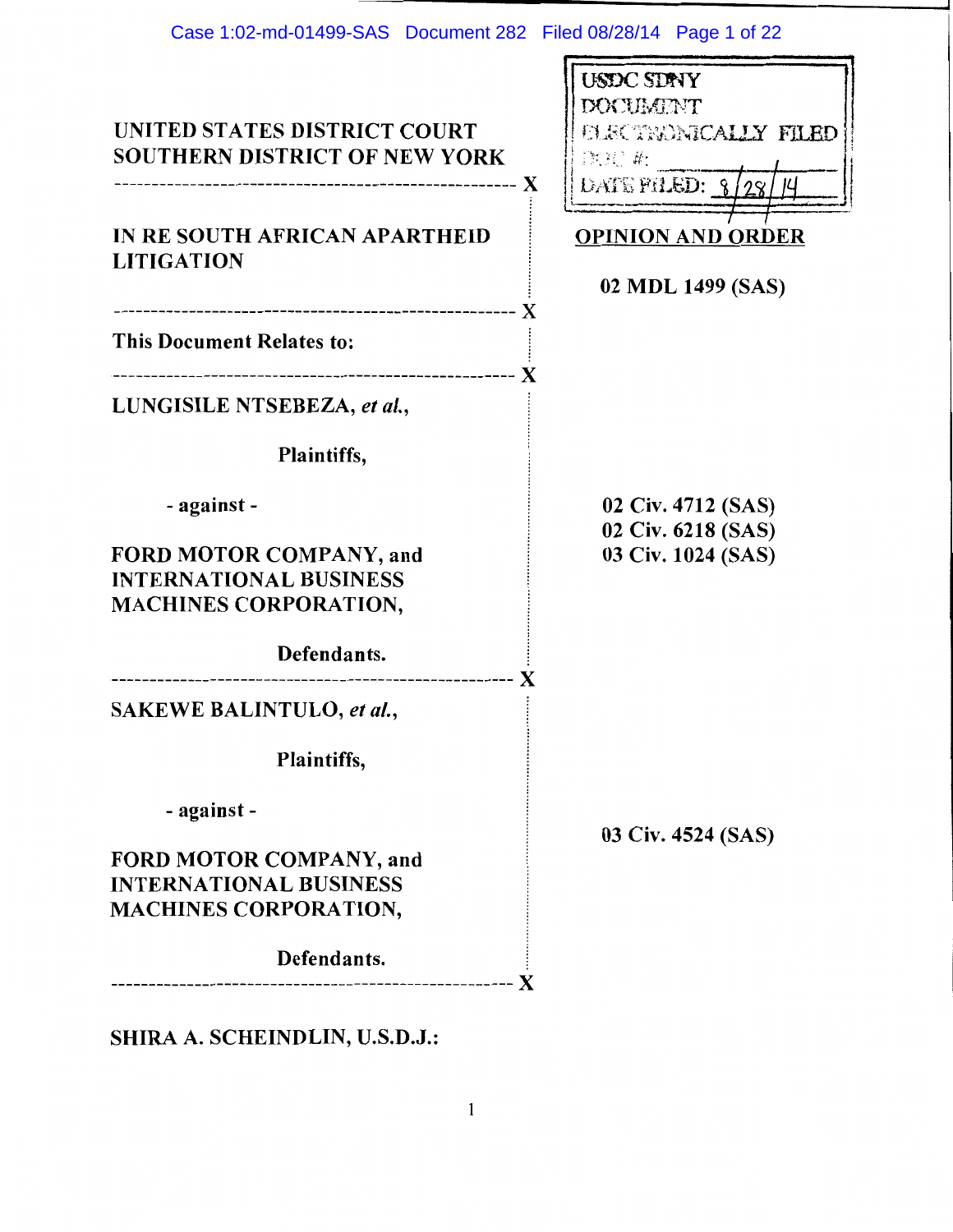# **I. INTRODUCTION**

This case arises out of allegations that various corporations aided and abetted violations of customary international law committed by the South African apartheid regime. The remaining plaintiffs are members of two putative classes of black South Africans who were victims of apartheid-era violence and discrimination. Plaintiffs seek relief under the Alien Tort Statute ("ATS"), which confers federal jurisdiction over "any civil action by an alien for a tort only, committed in violation of the law of nations or a treaty of the United States."<sup>1</sup> The remaining defendants – Ford Motor Company ("Ford") and International Business Machines Corporation ("IBM") – are American corporations accused of aiding and abetting violations of the ATS by manufacturing military vehicles and computers for South African security forces. Plaintiffs move for leave to amend their complaints. For the following reasons, plaintiffs' motion is DENIED.

# **II. BACKGROUND**<sup>2</sup>

<sup>2</sup> The complicated factual and procedural history of this litigation, which started with more than a dozen distinct cases of which two (the *Balintulo* case, and the *Ntsebeza* case, consisting of three consolidated actions) still remain, is summarized at length in *In re South African Apartheid Litig.*, 617 F. Supp. 2d 228, 241-45 (S.D.N.Y. 2009), *Balintulo v. Daimler AG*, 727 F.3d 174, 182-85 (2d Cir. 2013), and *In re South African Apartheid Litig.*, No. 02 MDL 1499, 2014 WL 1569423, at \*1-3 (Apr. 17, 2014). The following discussion is limited to the facts pertinent to this motion.

<sup>1</sup> 28 U.S.C. § 1350.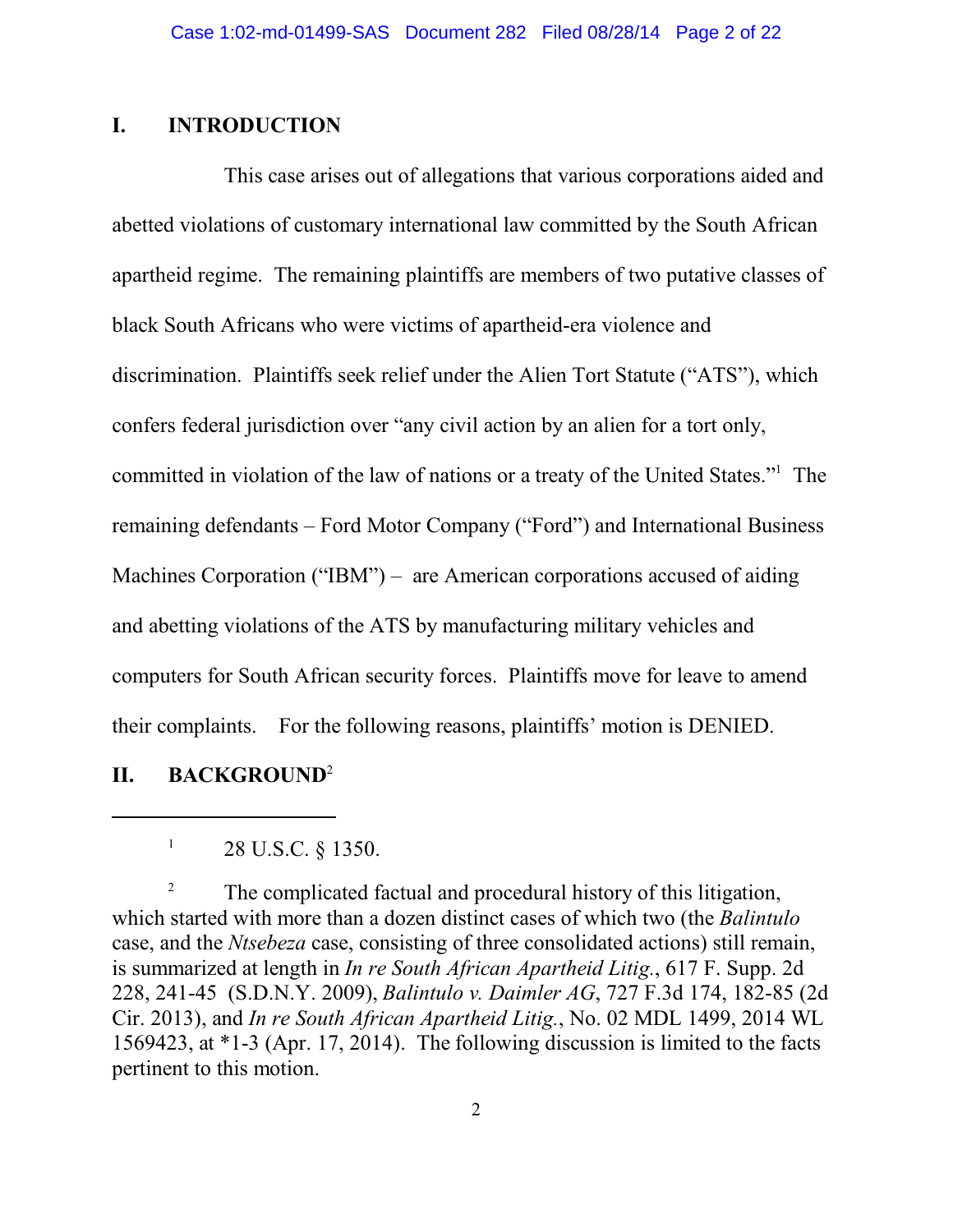# **A. Procedural History**

On April 8, 2009, I granted several defendants' motions to dismiss, but ruled that plaintiffs may proceed against Ford and IBM, as well as Rheinmettal AG and Daimler AG (the "April 8 Opinion and Order"). On August 14, 2009, defendants sought a writ of mandamus in the United States Court of Appeals for the Second Circuit to obtain interlocutory review of certain issues in the April 8 Opinion and Order.

On September 17, 2010, while this case remained pending, a split panel of the Second Circuit held in *Kiobel v. Royal Dutch Petroleum Co*. that the ATS does not confer jurisdiction over claims against corporations, and dismissed the ATS claims of Nigerian nationals who alleged that various corporations aided and abetted customary international law violations in Nigeria ("*Kiobel I*").<sup>3</sup> The Second Circuit's decision in this case was stayed pending the resolution of *Kiobel* in the Supreme Court. On April 17, 2013, after two rounds of briefing and oral argument, the Supreme Court affirmed the judgment of dismissal in *Kiobel* without addressing the issue of corporate liability ("*Kiobel II*"). Rather, the Supreme Court held that the "presumption against extraterritoriality applies to claims under the

<sup>3</sup> *See Kiobel v. Royal Dutch Petroleum Co*., 621 F.3d 111, 148 (2d Cir. 2010) ("*Kiobel I"*) (Cabranes, J. and Jacobs, C.J.) (Leval, J. concurring in the judgment of the court to dismiss the complaint but filing separate opinion accepting corporate liability under the ATS).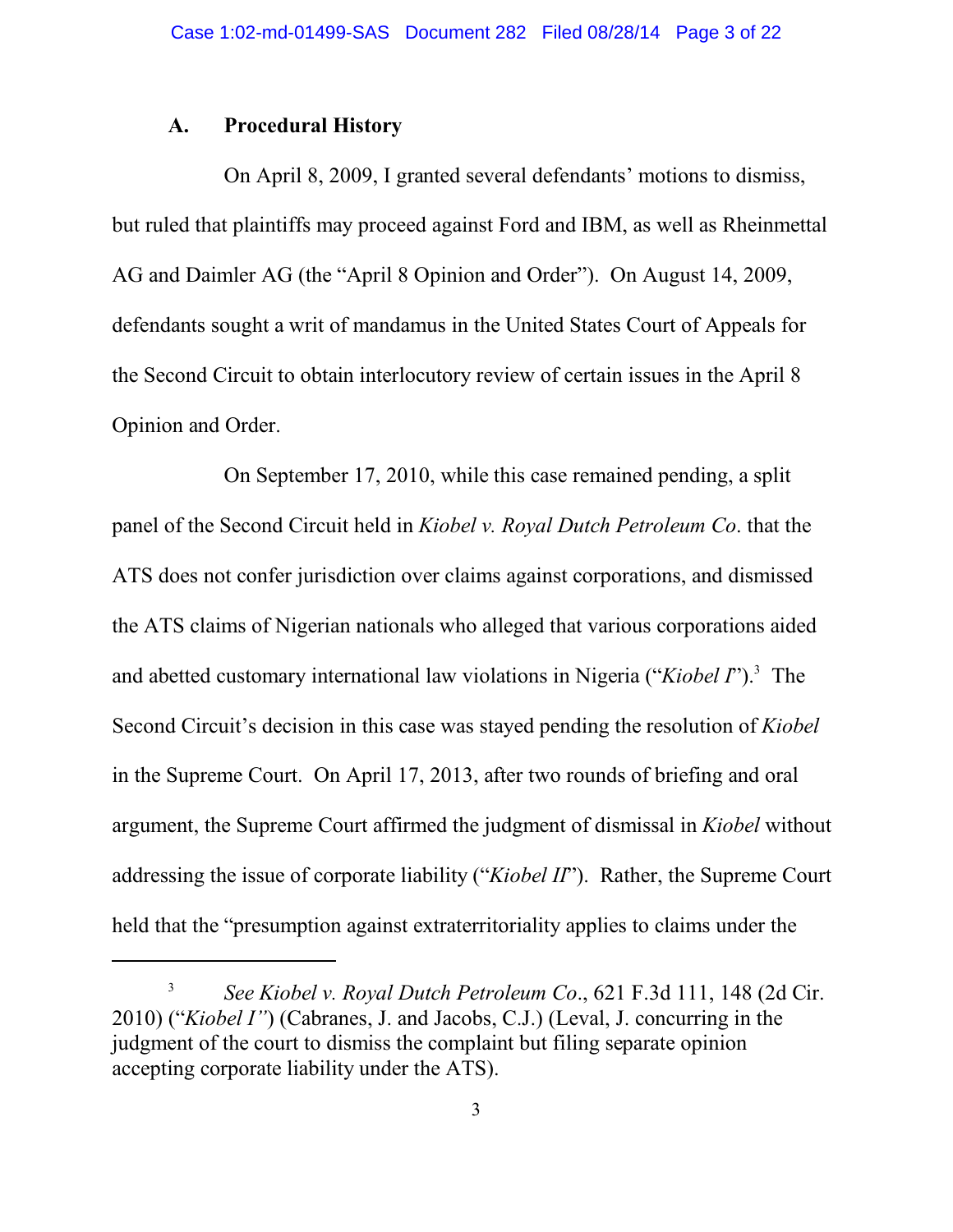ATS" and bars actions "for violations of the law of nations occurring outside the United States."<sup>4</sup>

On April 19, 2013, two days after *Kiobel II*, the Second Circuit directed the parties in this case to provide supplemental briefing on the impact of the Supreme Court's decision. On August 21, 2013, the court denied defendants' request for a writ of mandamus and remanded to the district court. The court stated that"[t]he opinion of the Supreme Court in *Kiobel* [*II*] plainly bar[red] commonlaw suits like this one, alleging violations of customary international law based solely on conduct occurring abroad."<sup>5</sup> Applying the Supreme Court's holding in *Kiobel II*, the Second Circuit concluded that the ATS does not "recognize causes of action based solely on conduct occurring within the territory of another sovereign," and that plaintiffs' suit should be dismissed "[b]ecause the defendants' putative agents did not commit any relevant conduct within the United States giving rise to a violation of customary international law."<sup>6</sup> On November 7, 2013, the court denied plaintiffs' petition for panel rehearing and rehearing en banc.

Following denial of en banc review, defendants asked this Court to

<sup>4</sup> *Kiobel v. Royal Dutch Petroleum Co.*, 133 S. Ct. 1659, 1663 (2012) ("*Kiobel II*").

<sup>5</sup> *Balintulo*, 727 F.3d at 182.

<sup>6</sup> *Id*. at 192.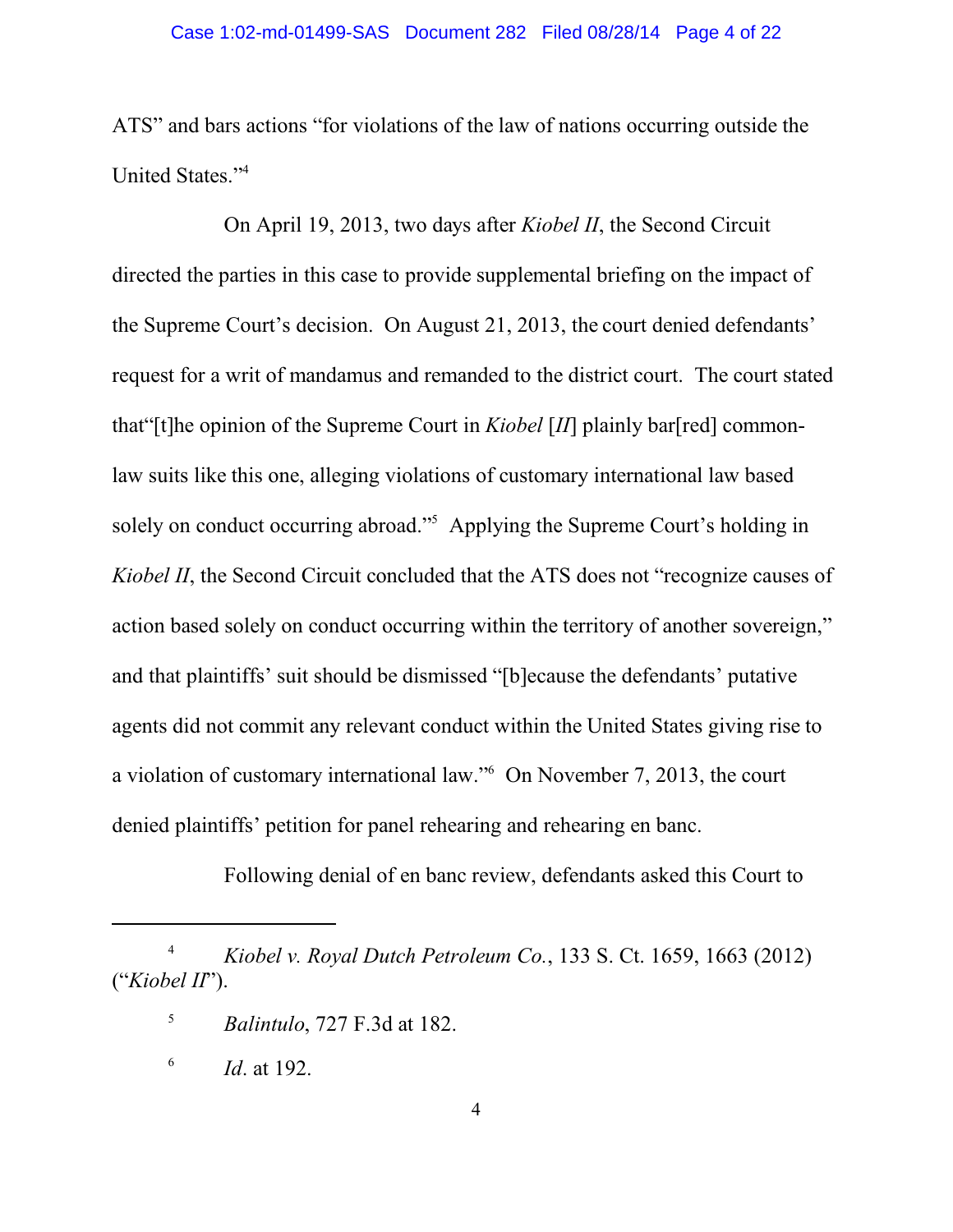enter judgment in their favor based on the Second Circuit's directive, and based on their view that there is no corporate liability for ATS claims based on the Second Circuit decision in *Kiobel I*. Plaintiffs sought leave to amend their complaints, arguing that the Second Circuit's decision in *Balintulo* was based on complaints drafted before *Kiobel II* and that plaintiffs are entitled to an opportunity to allege additional facts that might show that some of the alleged wrongful conduct "'touch[es] and concern[s]'" the United States with "'sufficient force'" to overcome the presumption against extraterritorial application of the ATS.<sup>7</sup> Plaintiffs also maintained that corporations are proper defendants because the Supreme Court implicitly overturned the Second Circuit's decision in *Kiobel I* finding no corporate liability under the ATS.

On December 26, 2013, I dismissed the remaining foreign defendants – Rheinmettal AG and Daimler AG – because "plaintiffs have failed to show that they could plausibly plead that the[ir] actions . . . touch and concern the United States with sufficient force to rebut the presumption against the extraterritorial reach of the ATS."<sup>8</sup> I also ordered the remaining parties to fully brief the question

<sup>7</sup> 11/26/13 Letter from Diane E. Sammons, counsel for plaintiffs to the Court, at 2 (quoting *Kiobel*, 133 S. Ct. at 1669).

<sup>8</sup> *In re South African Apartheid Litig*.*,* No. 02 MDL 1499, 2013 WL 6813877, at \*2 (Dec. 26, 2013).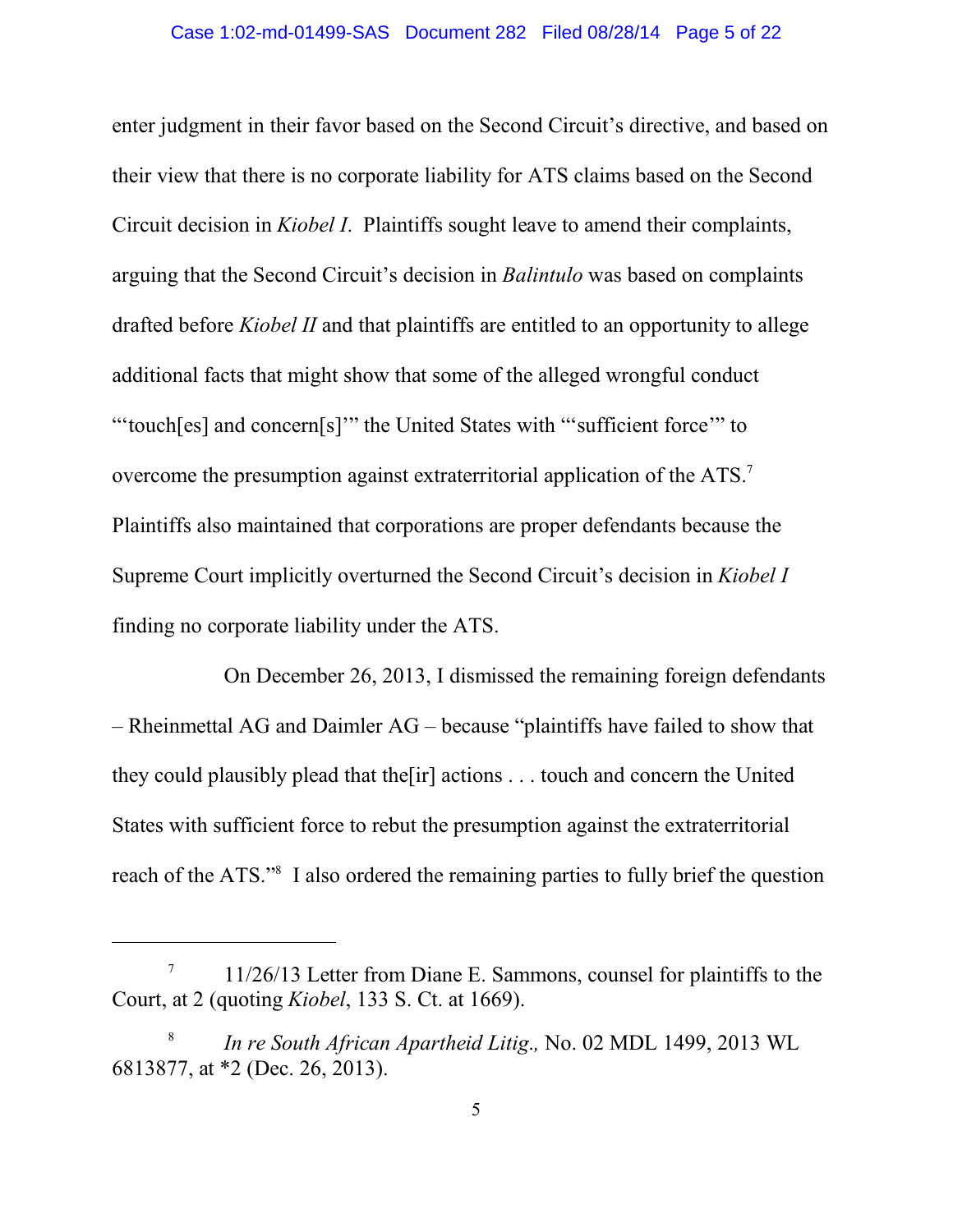of whether corporations can be held liable under the ATS following the Supreme Court's decision in *Kiobel II*. On April 17, 2014, I held that because the Supreme Court implicitly overruled the Second Circuit's decision in *Kiobel I*, the question of corporate liability remained open in the Second Circuit,<sup>9</sup> and concluded that actions under the ATS can be brought against corporations.<sup>10</sup> I permitted plaintiffs to move for leave to amend against the remaining American defendants, in which they would have to plead "that those defendants engaged in actions that 'touch and concern' the United States with sufficient force to overcome the presumption against the extraterritorial reach of the ATS."<sup>11</sup>

10 *See id*. at \*8-9 (citing *Flomo v. Firestone Natural Rubber Co.*, 643 F.3d 1013, 1017-19 (7th Cir. 2011)).

11 *Id.* at \*9. Plaintiffs were also permitted to allege new facts showing "that those defendants acted not only with knowledge but with the purpose to aid and abet the South African regime's tortious conduct." *Id.* This heightened *mens rea* requirement for aiding and abetting liability under the ATS was established by *Presbyterian Church of Sudan v. Talisman Energy, Inc.*, 582 F.3d 244 (2d Cir. 2009). Because plaintiffs have failed to show that they could plausibly plead facts to overcome the presumption against extraterritoriality, I will not address whether the proposed amended complaint meets the extraordinarily high *Talisman Energy* standard.

<sup>9</sup> *See In re South African Apartheid Litig.*, 2014 WL 1569423, at \*5 (citing *Licci ex rel. Licci v. Lebanese Canadian Bank, SAL*, 732 F.3d 161, 174 (2d Cir. 2013) and *Chowdhury v. Worldtel Bangladesh Holding, Ltd.*, 746 F.3d 42, 49 n.6 (2d Cir. 2014) (Pooler, J., concurring)).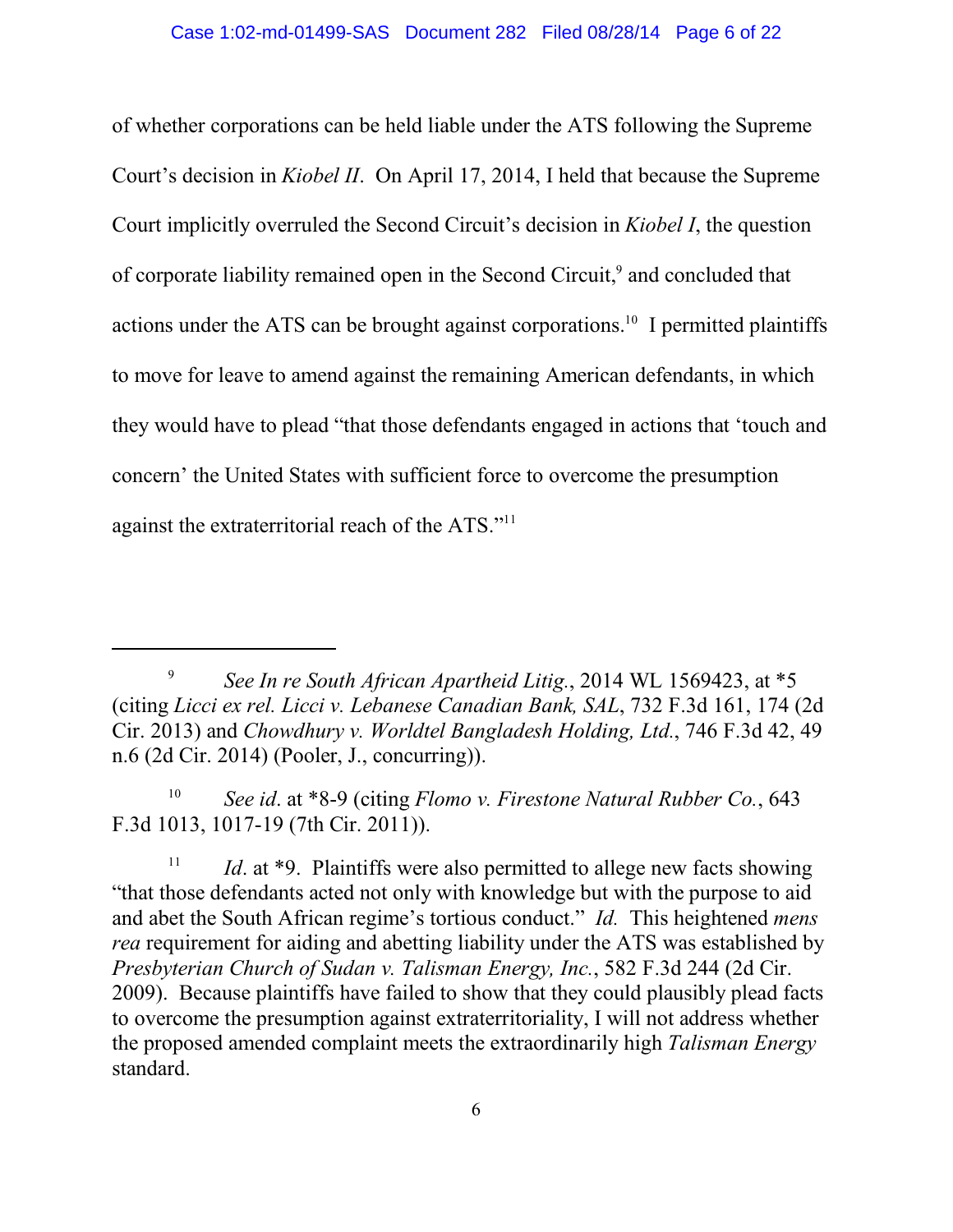# **B. Factual History** 12

# **1. Allegations Against IBM**

IBM is a United States corporation headquartered in New York.<sup>13</sup> IBM South Africa was a wholly owned subsidiary of IBM.<sup>14</sup> Plaintiffs allege that IBM, through its South African subsidiary, "intentionally developed and provided computer technology, systems, software, training, and support to purposefully facilitate and enable the apartheid government's control of the majority black population, including the physical separation of the races."<sup>15</sup> For example, IBM's South African subsidiary "purposely pursued contracts that supported the implementation of apartheid, including the 'Book of Life' and the Bantustan

 $12$  For purposes of this section, I will discuss only the facts underlying plaintiffs' aiding and abetting claims against Ford and IBM. I will not discuss, in detail, the general history of the apartheid regime or the primary violations alleged by plaintiffs, as these facts are fully laid out in previous opinions. The facts are drawn from Plaintiffs' Memorandum of Law in Support of the Motion for Leave to File Amended Complaints ("Pl. Mem.") and the proposed amended complaints ("Prop. Balintulo Compl." and "Prop. Ntsebeza Compl."). Well-pleaded factual allegations are presumed true for the purposes of this motion. *See Ashcroft v. Iqbal*, 556 U.S. 662, 679 (2009).However, allegations in the proposed amended complaints that consist of conclusory statements or threadbare recitals of causes of action are not entitled to the presumption of truth. *See Kirkendall v. Halliburton*, 707 F.3d 173, 175 n.1 (2d Cir. 2013).

<sup>13</sup> *See* Prop. Balintulo Compl. ¶ 136 and Prop. Ntsebeza Compl. ¶ 122.

<sup>14</sup> *See* Prop. Balintulo Compl. ¶ 135 and Prop. Ntsebeza Compl. ¶ 125.

<sup>15</sup> Prop. Ntsebeza Compl. ¶ 135. *Accord* Prop. Balintulo Compl. ¶ 171.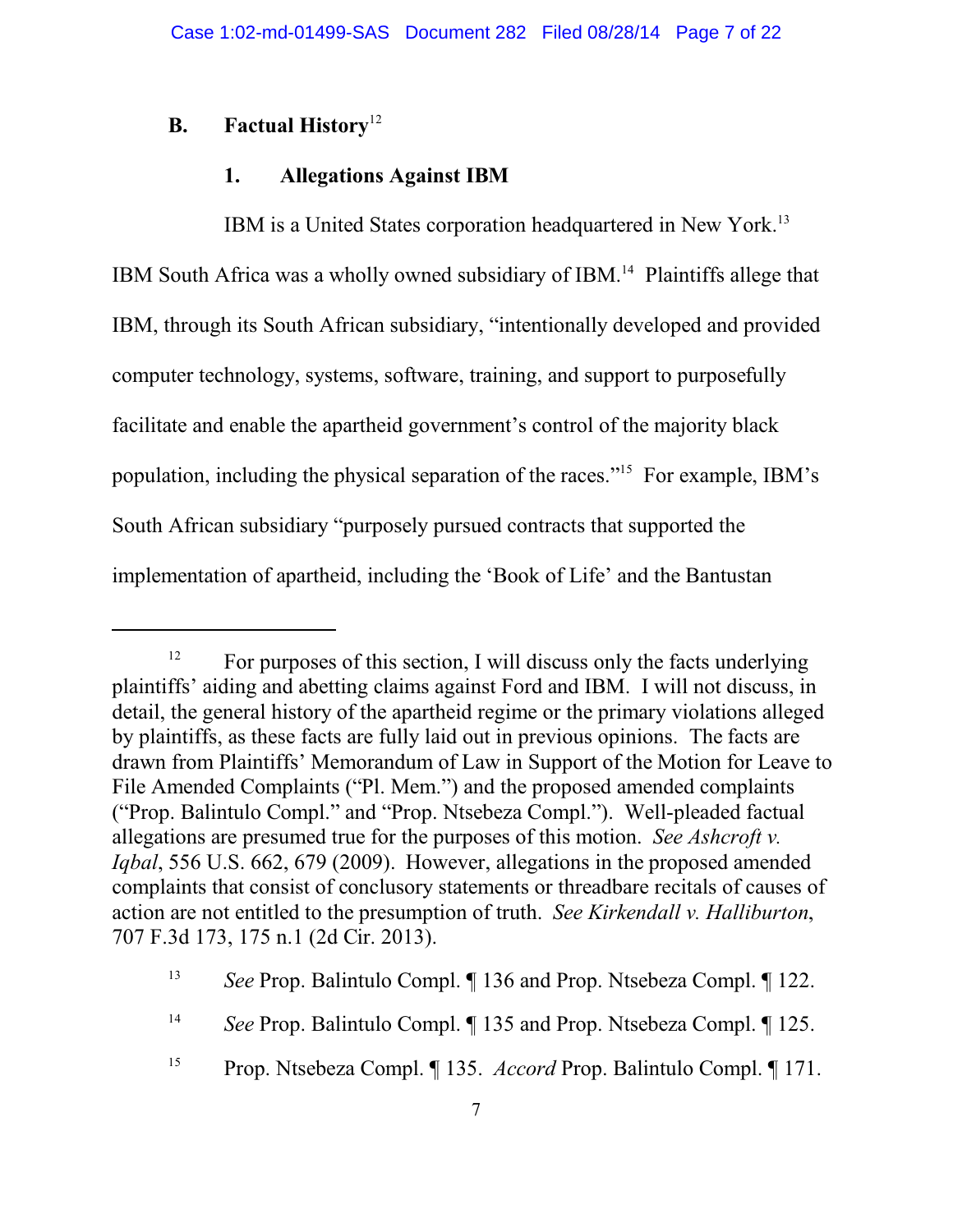identity documents."<sup>16</sup>

Nevertheless, plaintiffs allege that "[a]t all relevant times, the code of business conduct, standards, and values for IBM directors, executive officers, and employees globally were set by IBM in the United States."<sup>17</sup> "IBM in the United States made key decisions about operations in South Africa, including investments, policy, management, bids and contracts, hardware and software products and customization, as well as services and maintenance."<sup>18</sup> "IBM did not have research and development or manufacturing facilities in South Africa. Rather, IBM, in the United States, conducted the research and development for the hardware and software that supported the apartheid systems."<sup>19</sup>

Plaintiffs further allege that "[i]n the United States, IBM opposed shareholder resolutions related to divestment and advocated for a sanctions regime

19 *Id*. ¶ 131.

<sup>&</sup>lt;sup>16</sup> Pl. Mem. at 14. The "Book of Life" was a mandatory passbook that "contained assorted information including racial classification, name, sex, date of birth, residence, photograph, marital status, driver license number, dates of travel . . . , place of work or study, and finger prints." *Id*. at 16. Bantustans were "independent" territories created in order to strip black South Africans of their citizenship, "impos[ing] new identity documents and passports on those who were denationalized." *Id*. at 14. *Accord* Prop. Balintulo Compl. ¶¶ 171-201 and Prop. Ntsebeza Compl. ¶¶ 139-160.

 $17$  Pl. Mem. at 6.

<sup>&</sup>lt;sup>18</sup> Prop. Ntsebeza Compl.  $\P$  127.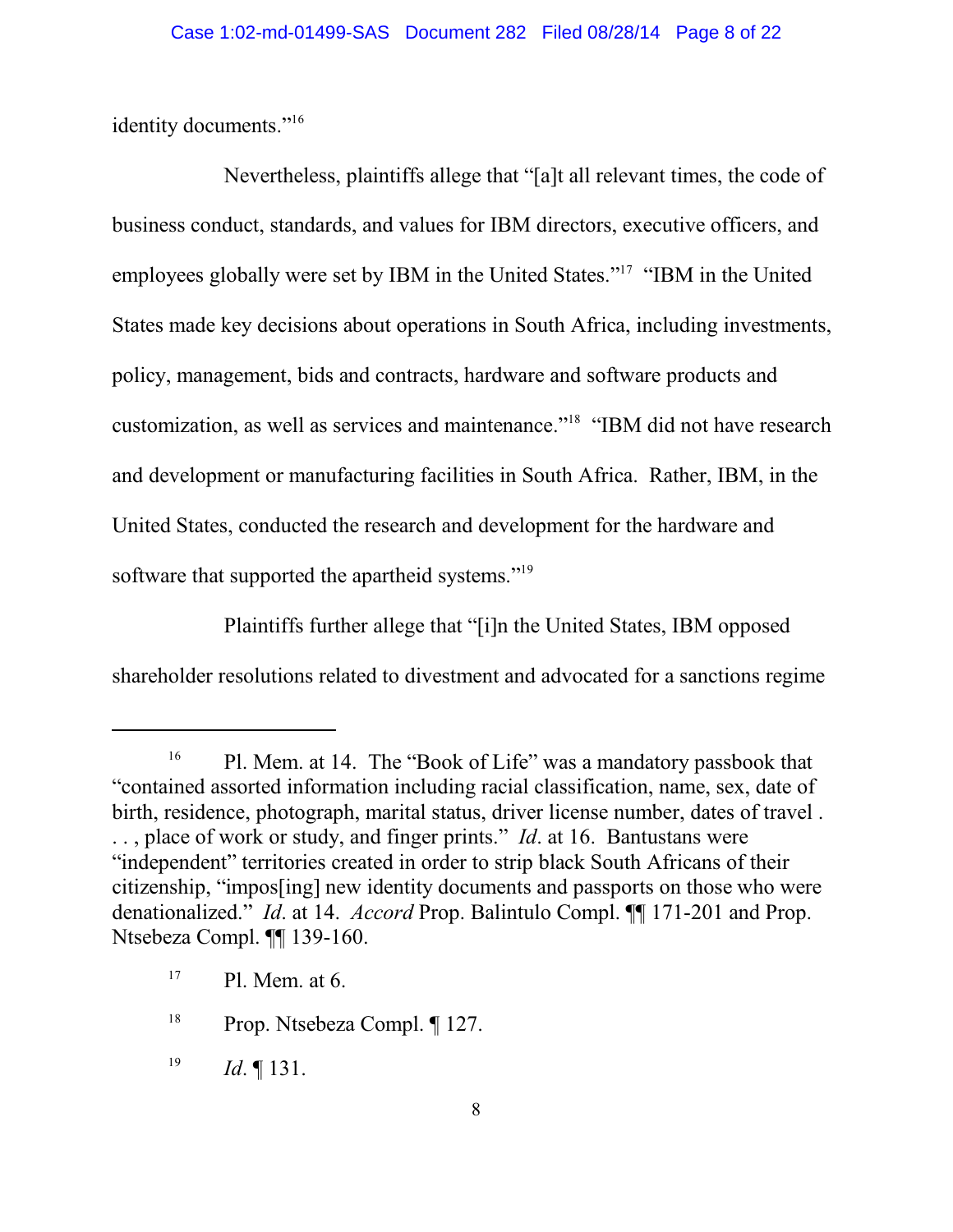that would allow it to support the South African government's implementation and enforcement of apartheid, thereby interfering with U.S. foreign policy."<sup>20</sup> "IBM repeatedly misled the U.S. government and its own shareholders about the true nature of its activities in South Africa to circumvent domestic criticism."<sup>21</sup> Finally, "[a]lthough IBM formally withdrew from South Africa in 1987, it intentionally continued its support for apartheid and denationalization" by selling its South African subsidiary to another company, who in essence, continued to operate as an alter ego, and to use products with IBM's patents.<sup>22</sup> In sum, plaintiffs allege that "IBM pursued business in South Africa in a manner directly contrary to the intent of the U.S. embargo and sanctions regime, as well as international law."<sup>23</sup>

### **2. Allegations Against Ford**

"Ford is an American multinational automaker incorporated in the United States and based in Dearborn, Michigan."<sup>24</sup> "Ford Motor Company of South Africa Ltd ("Ford South Africa"). . . . was a wholly owned subsidiary of Ford Motor Company of Canada, Ltd. ("Ford Canada"), which was itself 76%

<sup>22</sup> Pl. Mem. at 17-18.

<sup>23</sup> Prop. Ntsebeza Compl. ¶ 139.

24 *Id*. ¶ 66.

<sup>&</sup>lt;sup>20</sup> Pl. Mem. at 8-9.

<sup>21</sup> *Id*. at 10.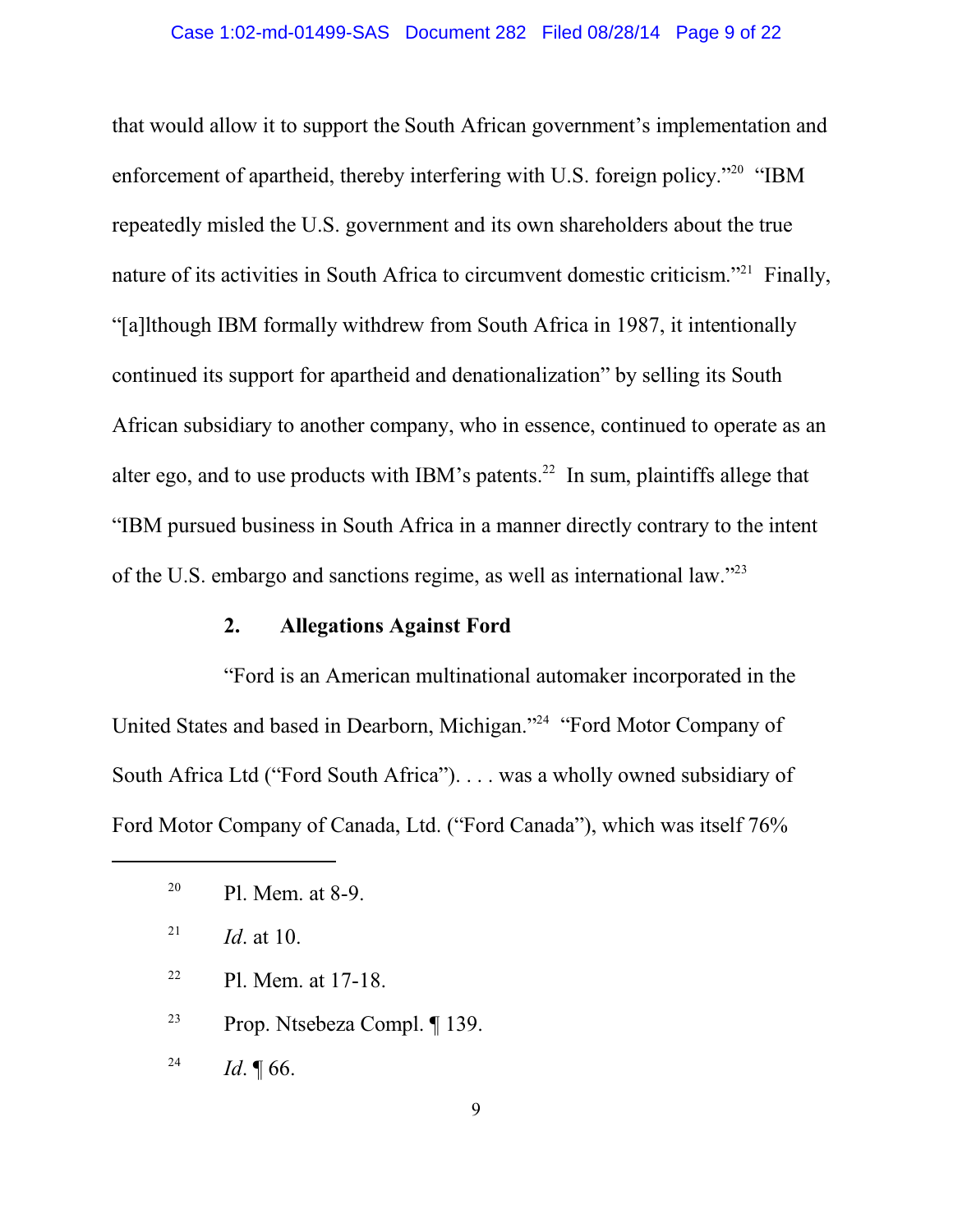owned by Ford."<sup>25</sup> "In 1985, Ford merged a subsidiary of Ford Canada with Amcar Motor Holdings, a unit of the Anglo American Corporation, to form the South African Motor Corporation ("SAMCOR"). After the merger, Ford had a 42% stake in SAMCOR."<sup>26</sup> Two years later, Ford sold its share in SAMCOR but "allowed SAMCOR to continue 'to use its trade name and . . . provided parts, vehicles, and management assistance."<sup>27</sup>

Ford, through Ford South Africa and SAMCOR, "had a long record of strategic vehicle and parts sales to the South African security forces during apartheid. Ford's vehicles were used by the South African security forces to patrol African townships, homelands, and other areas, as well as to arrest, detain, and assault suspected dissidents, violators of pass laws, and other civilians."<sup>28</sup> "Despite [United States] prohibitions [on the sale of cars to South African security forces in 1978], Ford continued to supply vehicles . . . on the basis that the vehicles did not

27 *Id.* at 19. In 2000, Ford purchased a majority stakehold in SAMCOR, and renamed it Ford of South Africa. *See id.*

<sup>28</sup> Prop. Balintulo Compl.  $\sqrt{ }$  251. For example, "[b]etween 1973 and 1977, Ford sold 128 cars and 683 trucks directly to the South African Ministry of Defense and 646 cars and 1,473 trucks to the South African police." Prop. Ntsebeza Compl. ¶ 84(B).

<sup>&</sup>lt;sup>25</sup> Pl. Mem. at 18.

<sup>26</sup> *Id*. at 18-19.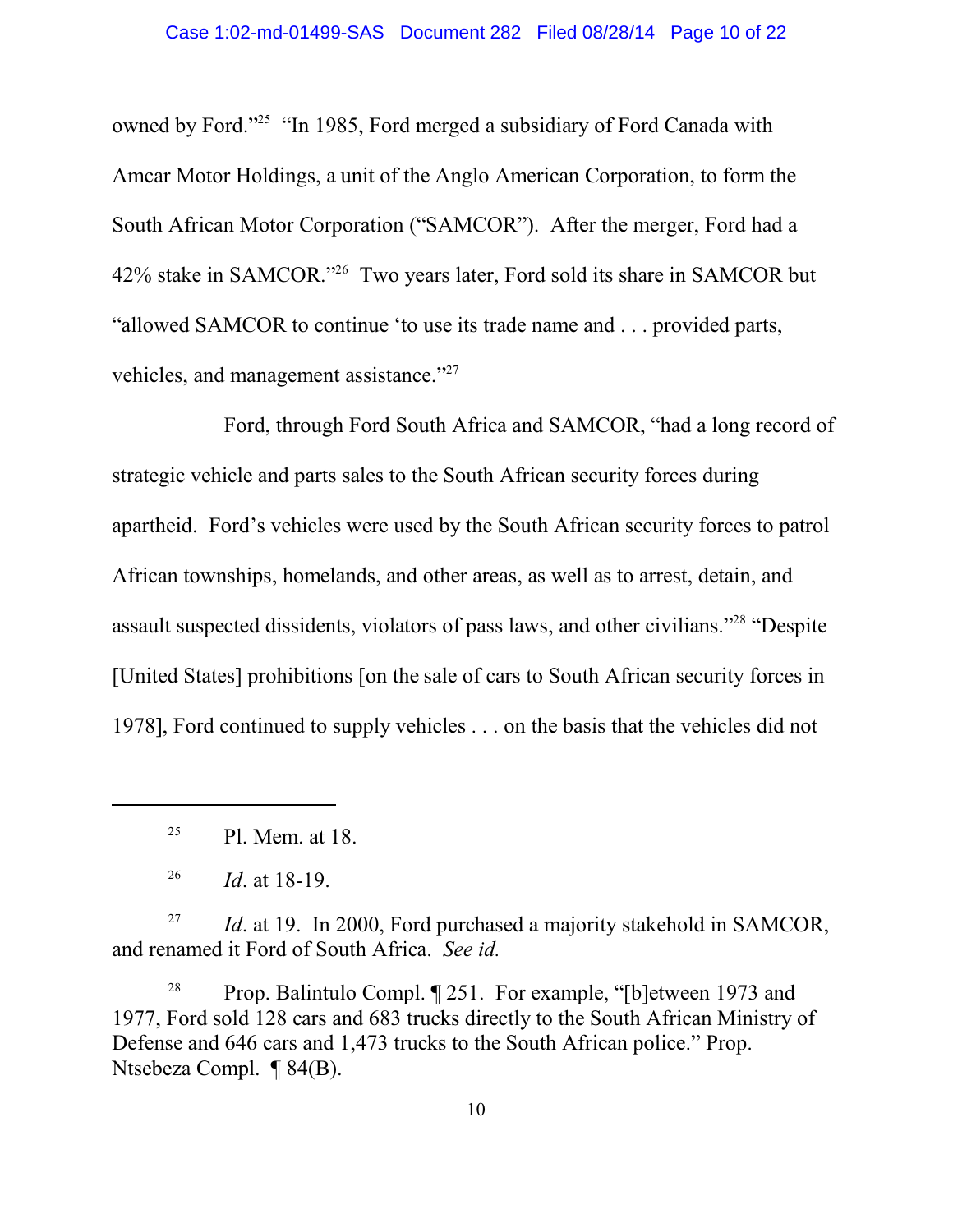contain parts or technical data of U.S. origin."<sup>29</sup> Plaintiffs further allege that Ford sold "specialized" vehicles that "were more powerful than . . . other cars, and . . . were only made for the security forces."<sup>30</sup> Additionally, plaintiffs claim that "South African police and military regularly visited and entered the [South African] plants" and that "[e]mployees in the South African plants were disciplined ... for anti-apartheid activities outside of work."<sup>31</sup>

Plaintiffs allege that Ford made "key decisions about investments, policy, and operations in South Africa" in the United States, even after "the tightening of U.S. trade sanctions in February 1978."<sup>32</sup> "Ford's U.S. headquarters controlled its major global policies, which applied to South Africa, including employment policies, ethical business policies, and codes of conduct."<sup>33</sup> "Ford, in

32 *Id*. at 20. Plaintiffs allege certain specific examples, such as the transfer of management personnel between Ford offices in the United States, Europe, Canada, Asia and South Africa, infusion of capital into the South African subsidiary, United States design and development of products eventually sold in South Africa, maintenance of records on South African employees, and involvement in labor relations and negotiations with foreign plants. *See, e.g.*, Prop. Ntsebeza Compl. ¶¶ 71-76.

<sup>33</sup> Prop. Ntsebeza Compl. ¶ 75. For example, Ford "adopted the Sullivan Principles regarding operations in South Africa and claimed that it would implement the principles of non-segregation and equality of wages in its South

<sup>29</sup> Prop. Balintulo Compl. ¶ 258.

 $30$  Prop. Ntsebeza Compl. ¶ 84(F).

<sup>31</sup> Pl. Mem. at 24-25.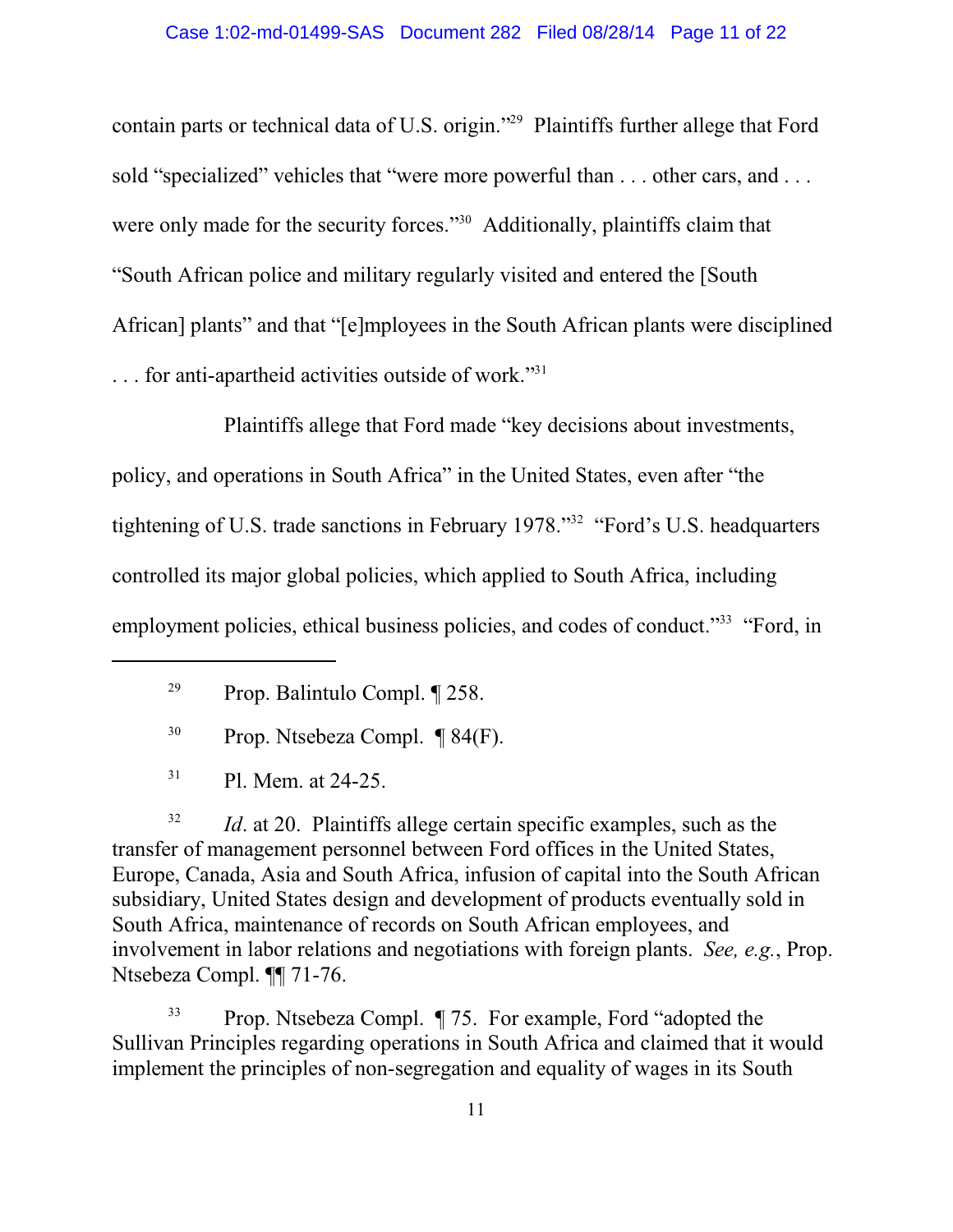the United States, decided to and did oppose efforts in the United States and South Africa that would end sales to the South African Security forces, because doing otherwise might have harmed Ford's business interests."<sup>34</sup> "Ford sought to comply only with the technical letter of U.S. regulations but purposefully shifted supply chains outside the United States [to Canada and England, specifically] to circumvent their intent and deliberately support the apartheid government."<sup>35</sup>

# **III. APPLICABLE LAW**

### **A. Leave to Amend**

Whether to permit a plaintiff to amend a complaint is a matter "within the sound discretion of the district court."<sup>36</sup> Federal Rule of Civil Procedure 15(a) provides that leave to amend a complaint "shall be freely given when justice so requires."<sup>37</sup> Leave to amend should be denied, however, where the

African operations." *Id*. ¶ 73(B).

<sup>36</sup> *Franconero v. UMG Recordings,* Inc., 542 Fed. App'x 14, 17 (2d Cir. 2013) (quoting *McCarthy v. Dun & Bradstreet Corp*., 482 F.3d 184, 200 (2d Cir. 2007)).

<sup>37</sup> Fed. R. Civ. P. 15(a).

<sup>34</sup> *Id*. ¶ 82.

<sup>35</sup> Pl. Mem. at 21.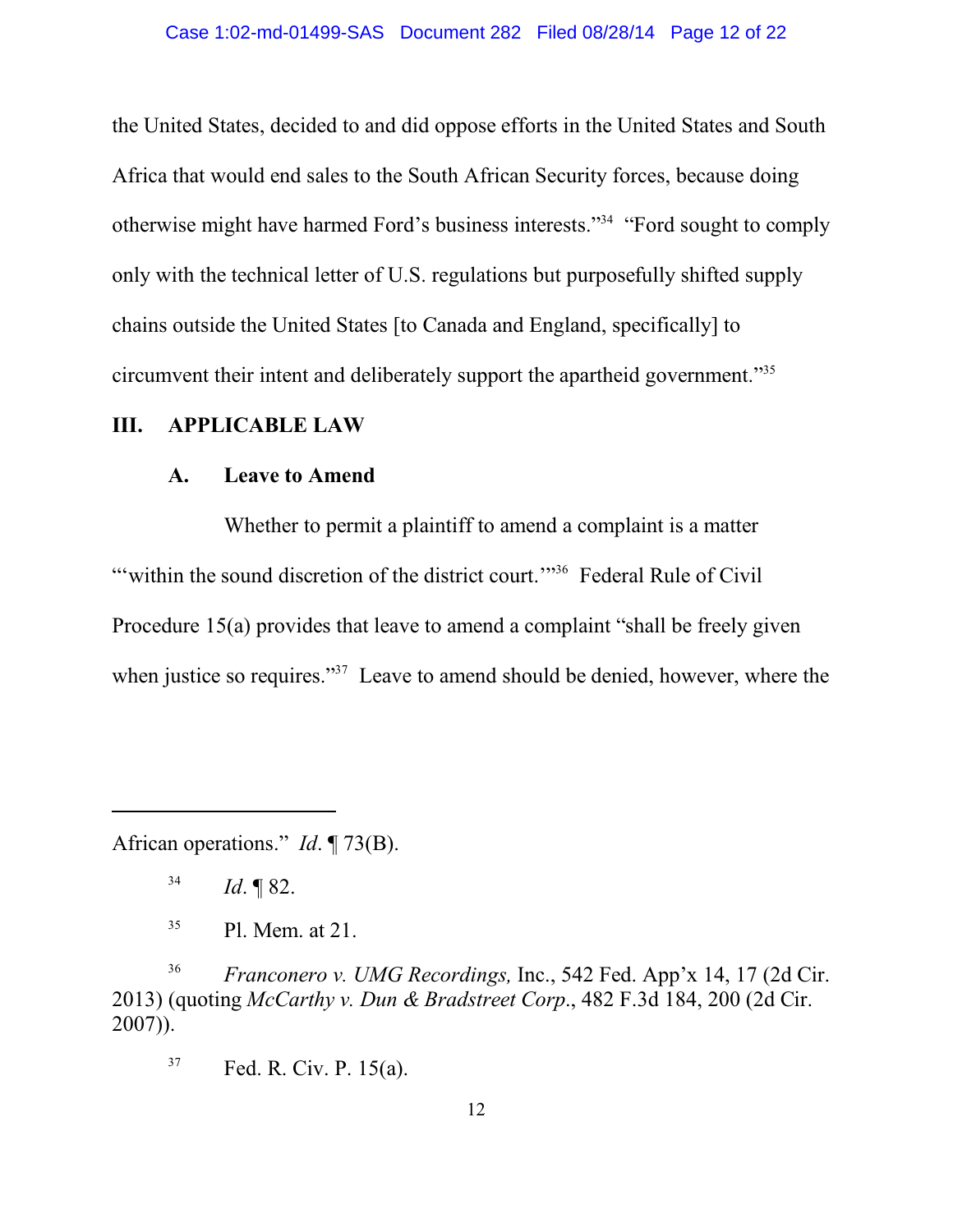proposed amendment would be futile.<sup>38</sup>

## **B. Presumption Against Extraterritorial Application of the ATS**

The Supreme Court's decision in *Kiobel II* drastically limits the viability of ATS claims based on conduct occurring abroad. The Court concluded that "the presumption against extraterritoriality applies to claims under the ATS, [] that nothing in the statute rebuts that presumption[,] and [that the] petitioners' case seeking relief for violations of the law of nations occurring outside the United States is barred."<sup>39</sup> The Court justified its decision to affirm the Second Circuit's judgment by noting that "all the relevant conduct [in *Kiobel*] took place outside the United States."<sup>40</sup> However, the Court left open the possibility that certain "claims [may] touch and concern the territory of the United States . . . with sufficient force to displace the presumption against extraterritorial application" of the ATS.<sup>41</sup>

40 *Id*.

41 *Id*.

<sup>38</sup> *See TechnoMarine SA v. Giftports, Inc*., – F.3d –, 2014 WL 3408570, at \*9 (2d Cir. July 14, 2014) ("A plaintiff need not be given leave to amend if it fails to specify . . . how amendment would cure the pleading deficiencies in its complaint."). *See also Hayden v. County of Nassau*, 180 F.3d 42, 53–54 (2d Cir. 1999) ("[W]here the plaintiff is unable to demonstrate that he would be able to amend his complaint in a manner which would survive dismissal, opportunity to replead is rightfully denied.").

<sup>39</sup> *Kiobel II*, 133 S. Ct. at 1669.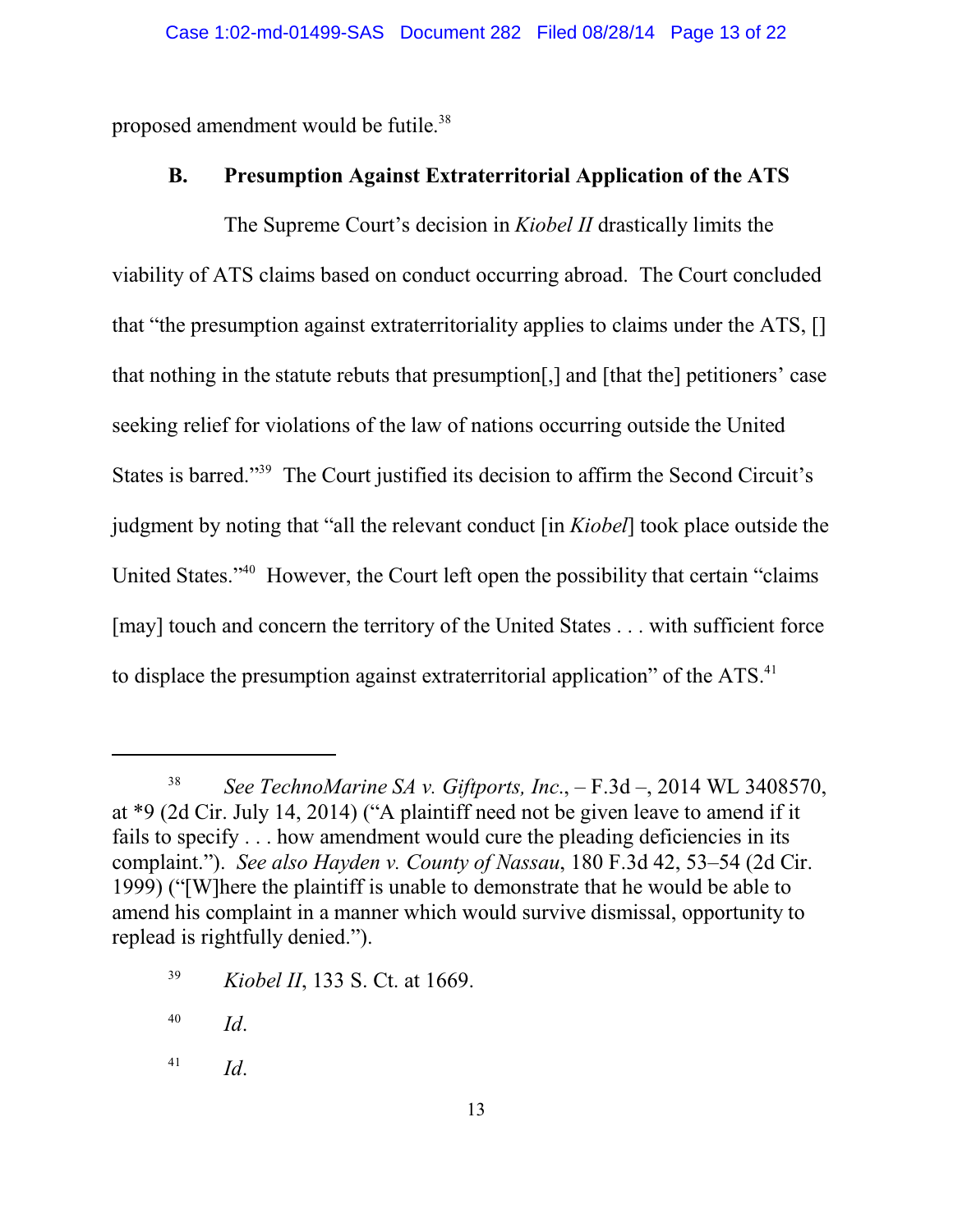The operative terms in this discussion – "relevant conduct," "touch and concern," and "sufficient force" – are left undefined by the majority opinion, except a clarification that "it would reach too far to say that mere corporate presence suffices."<sup>42</sup> Two concurring opinions – one by Justice Alito, joined by Justice Thomas, and one by Justice Breyer, joined by Justices Ginsburg, Sotomayor, and Kagan – offer competing views. Under Justice Alito's view, the presumption against extraterritorial application can be rebutted *only* if conduct within the United States is itself "sufficient to violate an international law norm."<sup>43</sup> Under Justice Breyer's view, the presumption can be rebutted if "(1) the alleged tort occurs on American soil, (2) the defendant is an American national, or (3) the defendant's conduct substantially and adversely affects an important American national interest."<sup>44</sup>

The Second Circuit's opinion in *this* case – *Balintulo v. Daimler* – was the first court of appeals case to interpret these important terms. The court explicitly rejected Justice Breyer's formulation.<sup>45</sup> First, it concluded that

42 *Id*.

43 *Id.* at 1670 (Alito, J., concurring).

44 *Id.* at 1674 (Breyer, J., concurring).

45 *See Balintulo*, 727 F.3d at 189.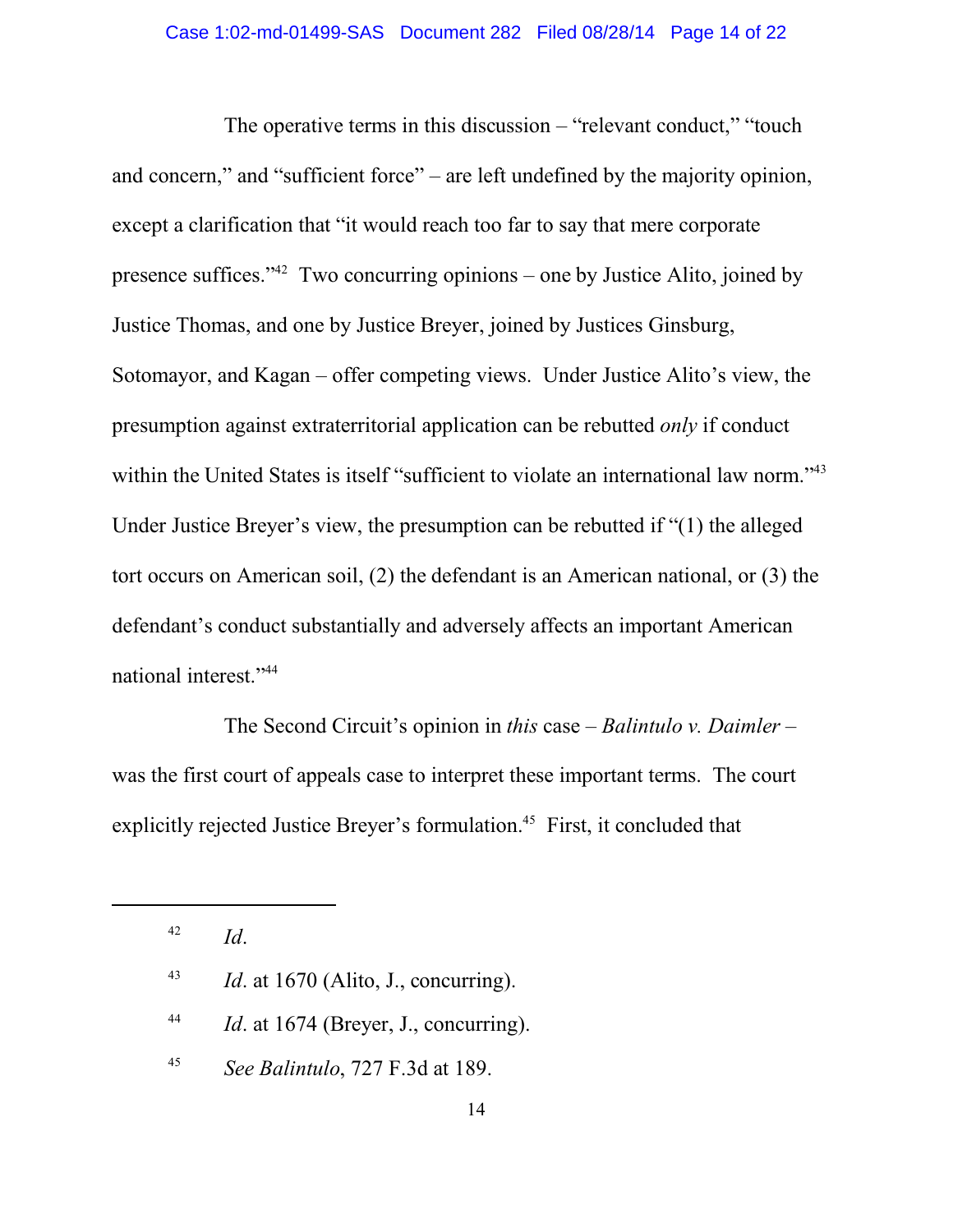#### Case 1:02-md-01499-SAS Document 282 Filed 08/28/14 Page 15 of 22

"corporate citizenship" in the United States is an "irrelevant factual distinction[]," when "all of the relevant conduct occurred abroad."<sup>46</sup> Second, it concluded that "the compelling American interests in supporting the struggle against apartheid in South Africa" equally "miss the mark" because the presumption against extraterritoriality is a question of statutory interpretation, not judicial weighing of national interests.<sup>47</sup>

Finally, the court rejected plaintiffs' argument that defendants' control over its foreign subsidiaries or its "affirmative steps in this country to circumvent the sanctions regime," including "continu[ing] to supply the South African government with their products, notwithstanding various legal restrictions against trade with South Africa," are sufficient to "tie[] the relevant human rights violations to actions taken within the United States."<sup>48</sup> The court concluded that such allegations could only make out a claim of "vicarious liability of the defendant corporations based on the actions taken *within* South Africa *by* their South African subsidiaries" and "[d]efendants *cannot be vicariously liable* for that

48 *Id*.

<sup>46</sup> *Id*. at 190.

<sup>47</sup> *Id*. at 192.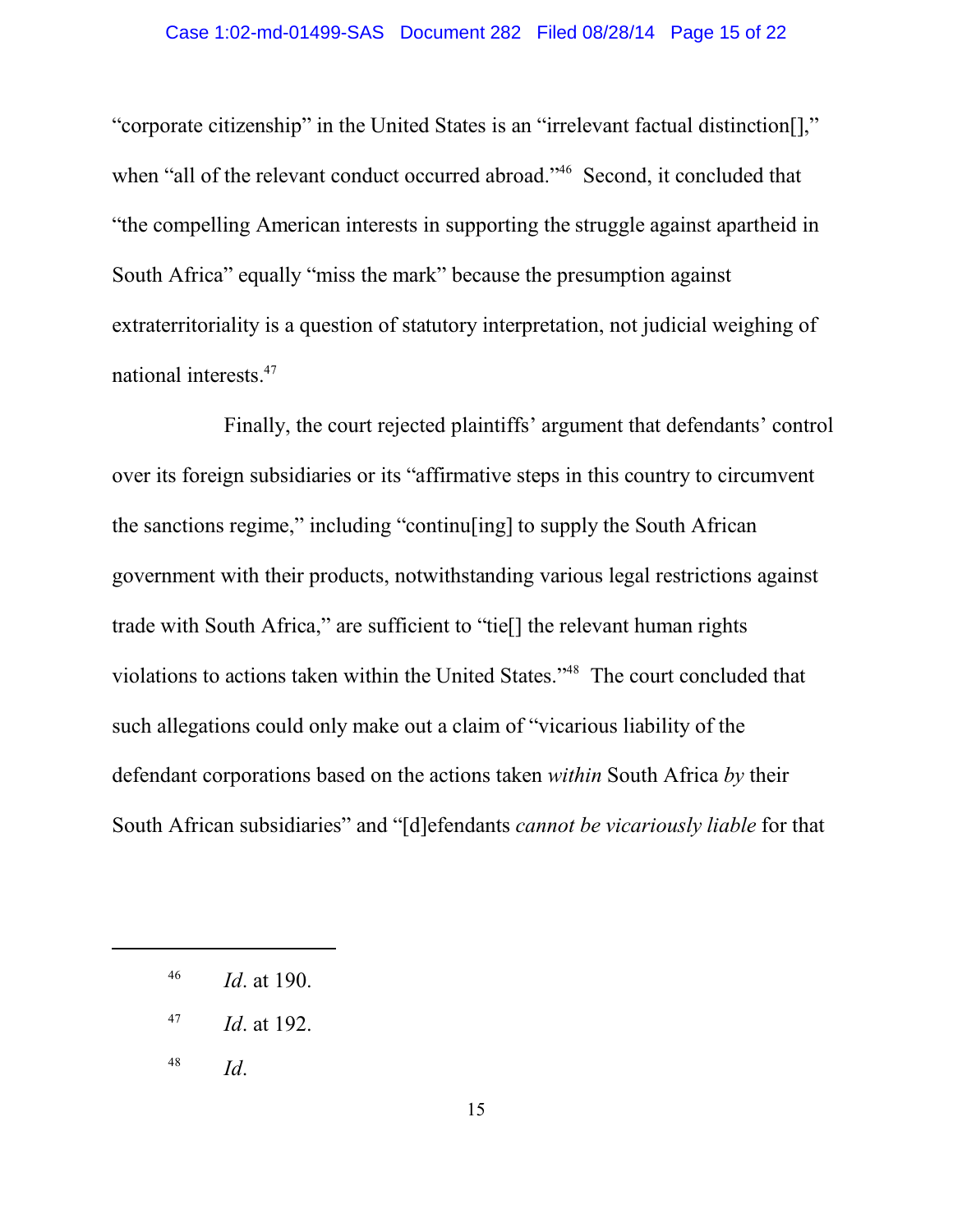conduct under the ATS."<sup>49</sup> Thus, "the ATS does not . . . recognize causes of action based solely on conduct occurring within the territory of another sovereign . . . and does not permit claims based on illegal conduct that occurred entirely in the territory of another sovereign."<sup>50</sup> In sum, *Balintulo* requires plaintiffs to plead "relevant conduct within the United States" that itself "give rise to a violation of customary international law" – in other words, the position adopted by Justice Alito. $51$ 

### **IV. DISCUSSION**

Despite plaintiffs' tenacious effort to revive this litigation, the bar set by the Supreme Court in *Kiobel II*, and raised by the Second Circuit in *Balintulo*, is too high to overcome. Defendants argue, and plaintiffs cannot plausibly deny, that while the newly proposed allegations are substantially more detailed and specific, the *theories* of the American corporations' liability are "essentially the same as those in plaintiffs' existing complaints."<sup>52</sup>

Plaintiffs argue that "the two U.S. corporations were integral to the

<sup>52</sup> Defendants' Memorandum of Law in Opposition to Plaintiffs' Motion for Leave to Amend Their Complaints, at 12.

<sup>49</sup> *Id*. (emphasis added).

<sup>50</sup> *Id*.

<sup>51</sup> *Id.*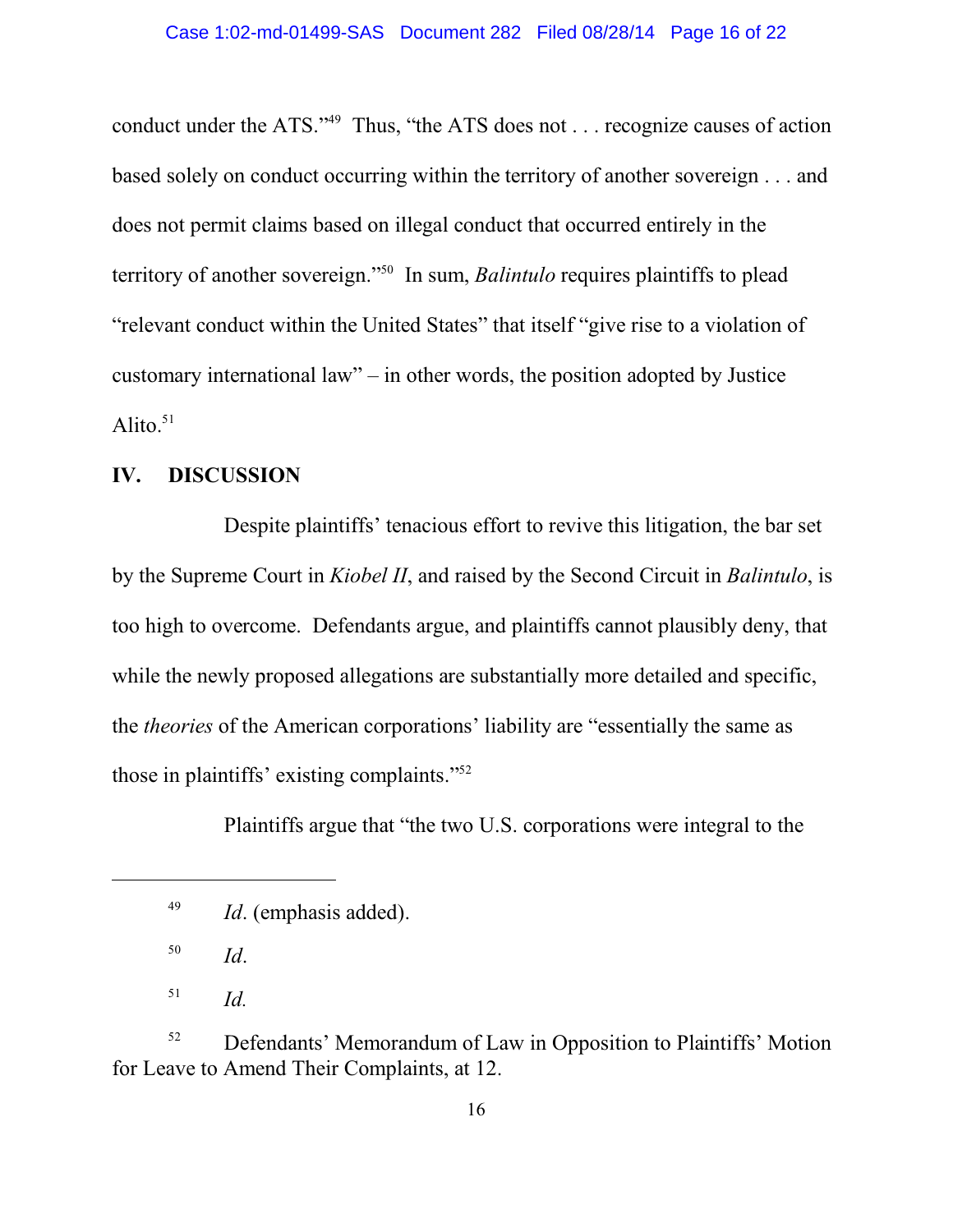creation, maintenance, and enforcement of the apartheid regime – and its attendant international law violations" because "[c]ritical policy-level decisions were made in the United States, and the provision of expertise, management, technology, and equipment essential to the alleged abuses came from the United States."<sup>53</sup> Although now supported with detailed facts, this theory of liability was already rejected by the Second Circuit in *Balintulo* as establishing vicarious liability at most, and therefore being insufficient to overcome *Kiobel II*'s presumption against extraterritoriality. The *Balintulo* court also rejected plaintiffs' effort to tie the international law violations to the "affirmative steps" defendants "took . . . in this country to circumvent the sanctions regime."<sup>54</sup>

Plaintiffs urge this Court to reject *Balintulo* and follow a recent Fourth Circuit case, *Al-Shimari v. CACI Premier Technology, Inc*. 55 In *Al-Shimari*, the Fourth Circuit concluded that plaintiffs' claims against an American private military contractor for abuse and torture during their detention at Abu Ghraib "touched and concerned" the territory of the United States with sufficient force to

<sup>53</sup> Plaintiffs' Reply Memorandum of Law in Support of Their Motion for Leave to Amend, at 3-5.

<sup>54</sup> *Balintulo*, 727 F.3d at 192 ("None of these [allegations] ties the relevant human rights violations to actions taken within the United States.").

<sup>55</sup> – F.3d –, 2014 WL 2922840 (4th Cir. June 30, 2014).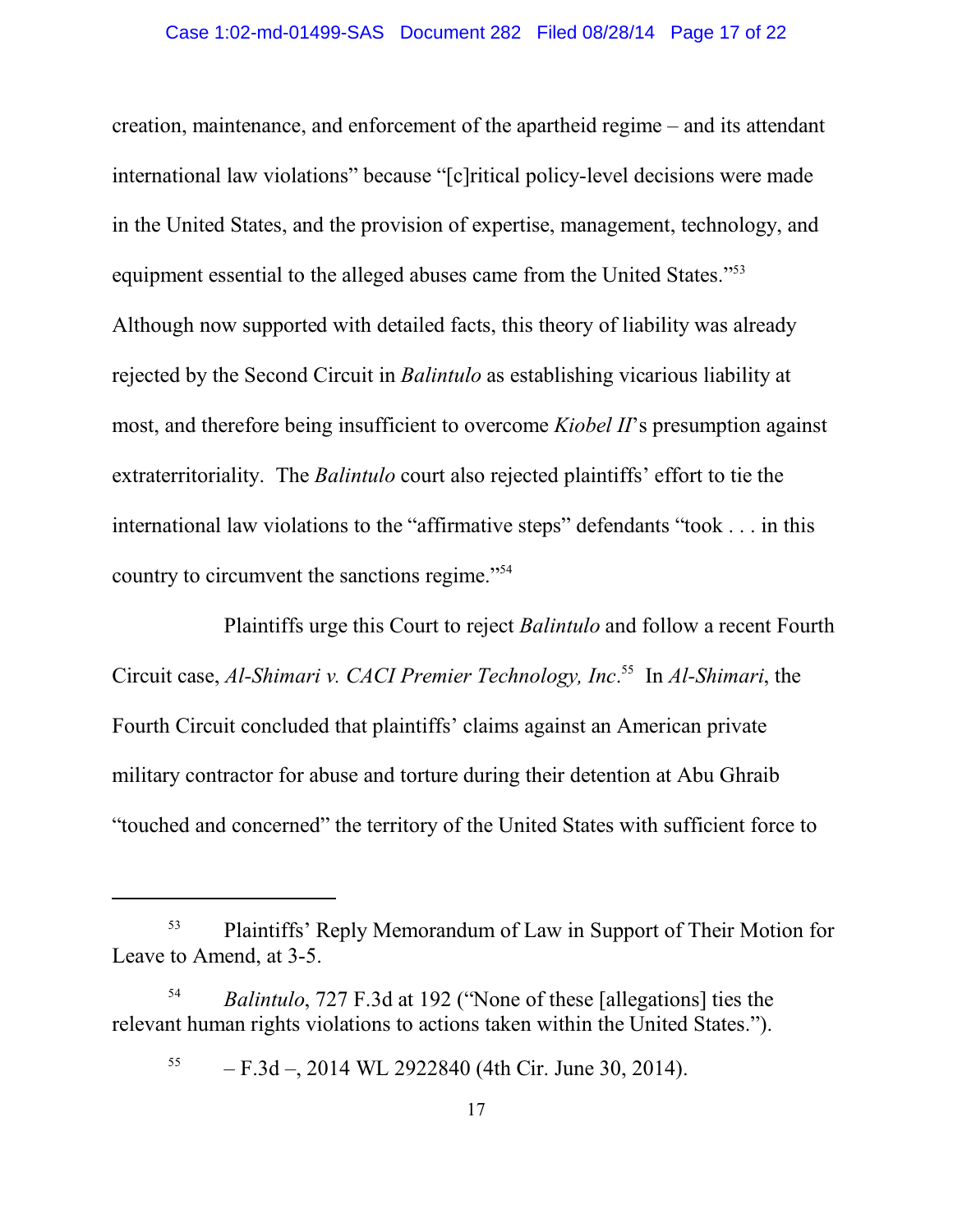rebut the presumption. The Fourth Circuit reached that conclusion because plaintiffs' allegations involved "the performance of a contract executed by a United States corporation with the United States government," "acts of torture committed by United States citizens who were employed by an American corporation . . . . at a military facility operated by United States government personnel," and "attempt[s] to 'cover up' the misconduct" by the contractors' managers located in the United States.<sup>56</sup> "In addition, the employees who allegedly participated in the acts of torture were hired . . . in the United States . . . and were required to obtain security clearances from the United States Department of Defense."<sup>57</sup>

Even apart from my obligation to follow *Balintulo* as controlling law in the Circuit and as the law of the case, the facts in *Al-Shimari* are clearly different than the facts in this case and involve much greater contact with the United States government, military, citizens, and territory. Here, any alleged violation of international law norms was inflicted by the South African subsidiaries over whom the American defendant corporations may have exercised authority and control. While corporations are typically liable in tort for the actions of their putative

<sup>56</sup> *Id*. at \*9-10.

<sup>57</sup> *Id*. at \*10.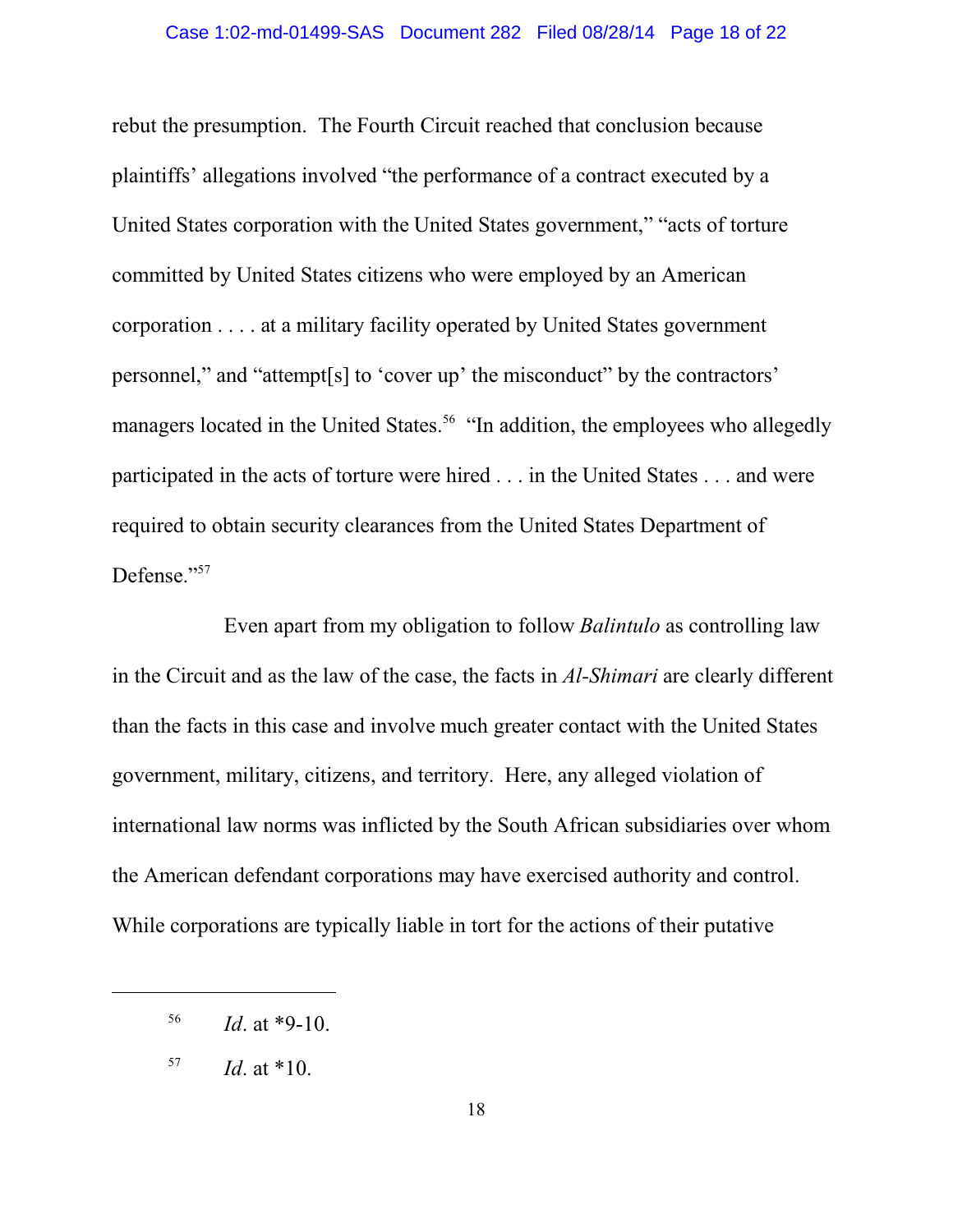#### Case 1:02-md-01499-SAS Document 282 Filed 08/28/14 Page 19 of 22

agents, the underlying tort must itself be actionable. However, plaintiffs have no valid cause of action against the South African subsidiaries under *Kiobel II* because all of the subsidiaries' conduct undisputedly occurred abroad**.** Thus, even the *Al-Shimari* court implicitly accepted *Balintulo*'s conclusion that ATS jurisdiction does not extend "to claims involving foreign conduct by [foreign] subsidiaries of American corporations."<sup>58</sup>

That these plaintiffs are left without relief in an American court is regrettable. But I am bound to follow *Kiobel II* and *Balintulo*, no matter what my personal view of the law may be. Even if accepted as true, the "relevant conduct" alleged in plaintiffs' proposed amended complaints all occurred abroad. Thus, under the law of the Supreme Court and of the Second Circuit, the claims do not touch and concern the territory of the United States "with sufficient force to displace the presumption against extraterritorial application," and would not survive a motion to dismiss.<sup>59</sup>

### **V. CONCLUSION**

For these reasons, plaintiffs' motion for leave to amend their

<sup>58</sup> *Id.* ("The<sup>[]</sup> ties to the territory of the United States [in this case] are far greater than those considered recently by the Second Circuit in *Balintulo v. Daimler AG*.").

<sup>59</sup> *Kiobel II*, 133 S. Ct. at 1669.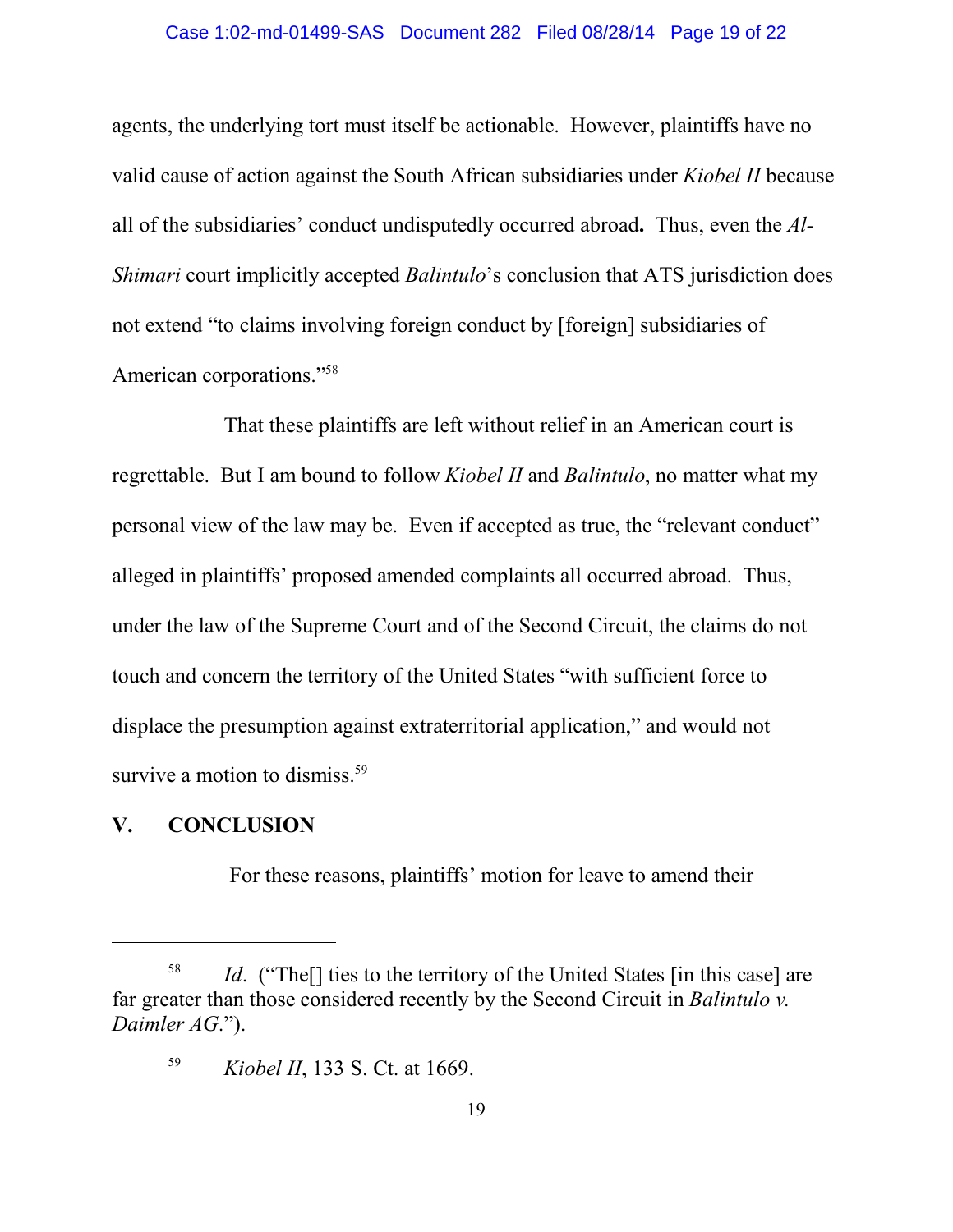complaints is DENIED. All remaining claims against Ford and IBM are DISMISSED with prejudice. The Clerk of the Court is directed to close this motion and these cases.

SO ORDERED:

indlin U.S.D.J.

Dated: New York, New York August 28, 2014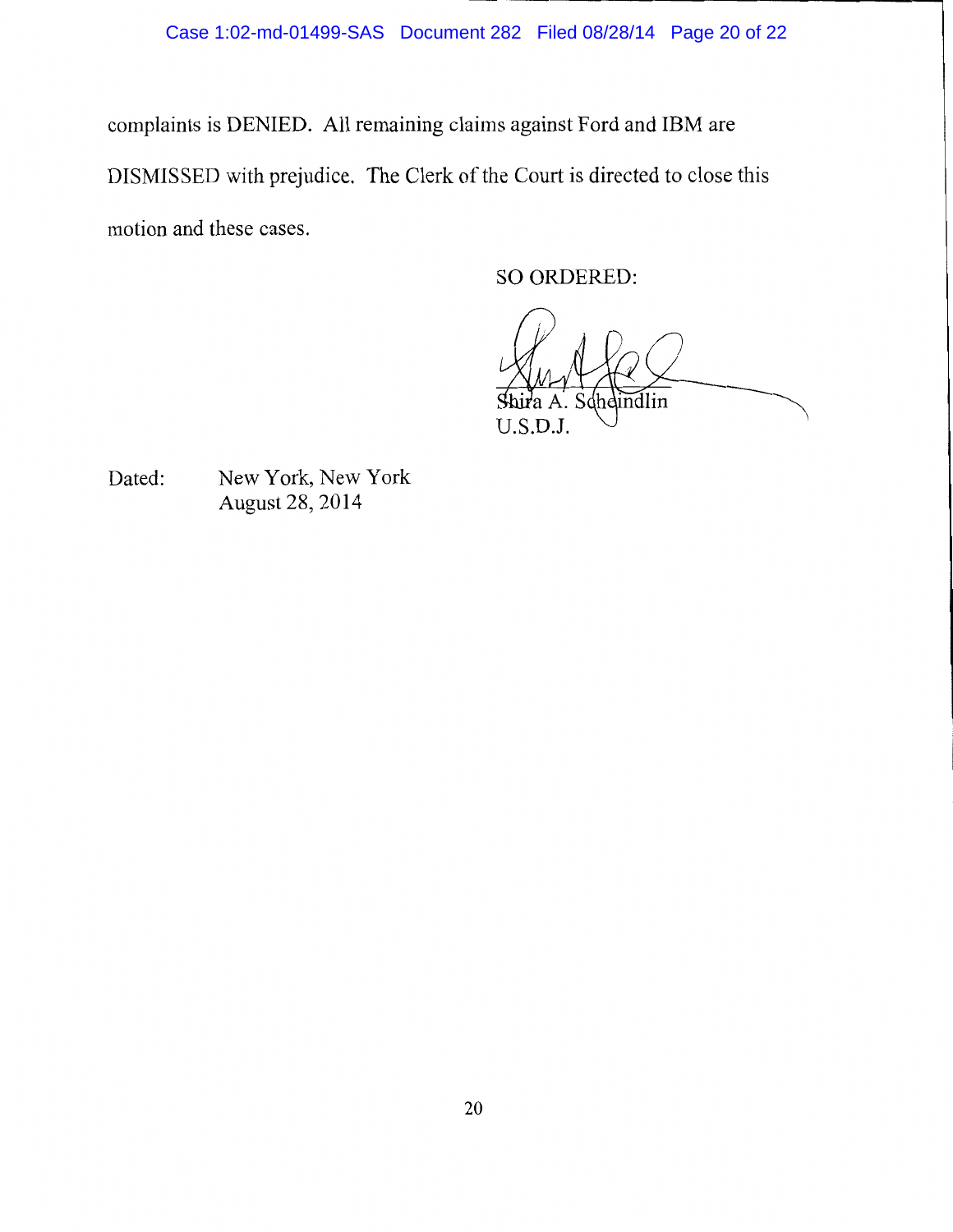### **- Appearances -**

# **For Plaintiffs Ntsebeza** *et al.***:**

Bruce Heller Nagel, Esq. Jay J. Rice, Esq. Diane E. Sammons, Esq. Nagel Rice LLP 103 Eisenhower Parkway Roseland, New Jersey 07068 (973) 618-0400

Tyler R. Giannini, Esq. International Human Rights Clinic Harvard Law School Pound Hall Room 401 1563 Massachusetts Avenue Cambridge, Massachusetts 02138 (617) 495-9362

Linda P. Nussbaum, Esq. Grant & Eisenhofer 485 Lexington Avenue New York, New York, 10017 (646) 722-8504

Paul L. Hoffman, Esq. Schonbrun DeSimone Seplow Harris & Hoffman 723 Ocean Front Walk Venice, California 90291 (310) 396-0731

Judith Brown Chomsky, Esq. Law Offices of Judith Brown Chomsky Post Office Box 29726 Elkins Park, Pennsylvania 19027 (215) 782-8367

Michael F. Osborne, Esq. 56 Keerom Street Cape Town 08001 South Africa 558-7221

## **For Plaintiffs Balintulo** *et al.***:**

Michael D. Hausfeld, Esq. Hausfeld LLP 1700 K Street, NW, Suite 650 Washington, DC 20006 (202) 579-1089

Carroll H. Ingram, Esq. Ingram Wilkinson P.O. Box 15039 Hattiesburg, Mississippi 39404 (601) 261-1385

# **For Defendant International Business Machines Corp.:**

Keith R. Hummel, Esq. Cravath, Swaine & Moore LLP 825 Eighth Avenue New York, New York 10019 (212) 474-1000